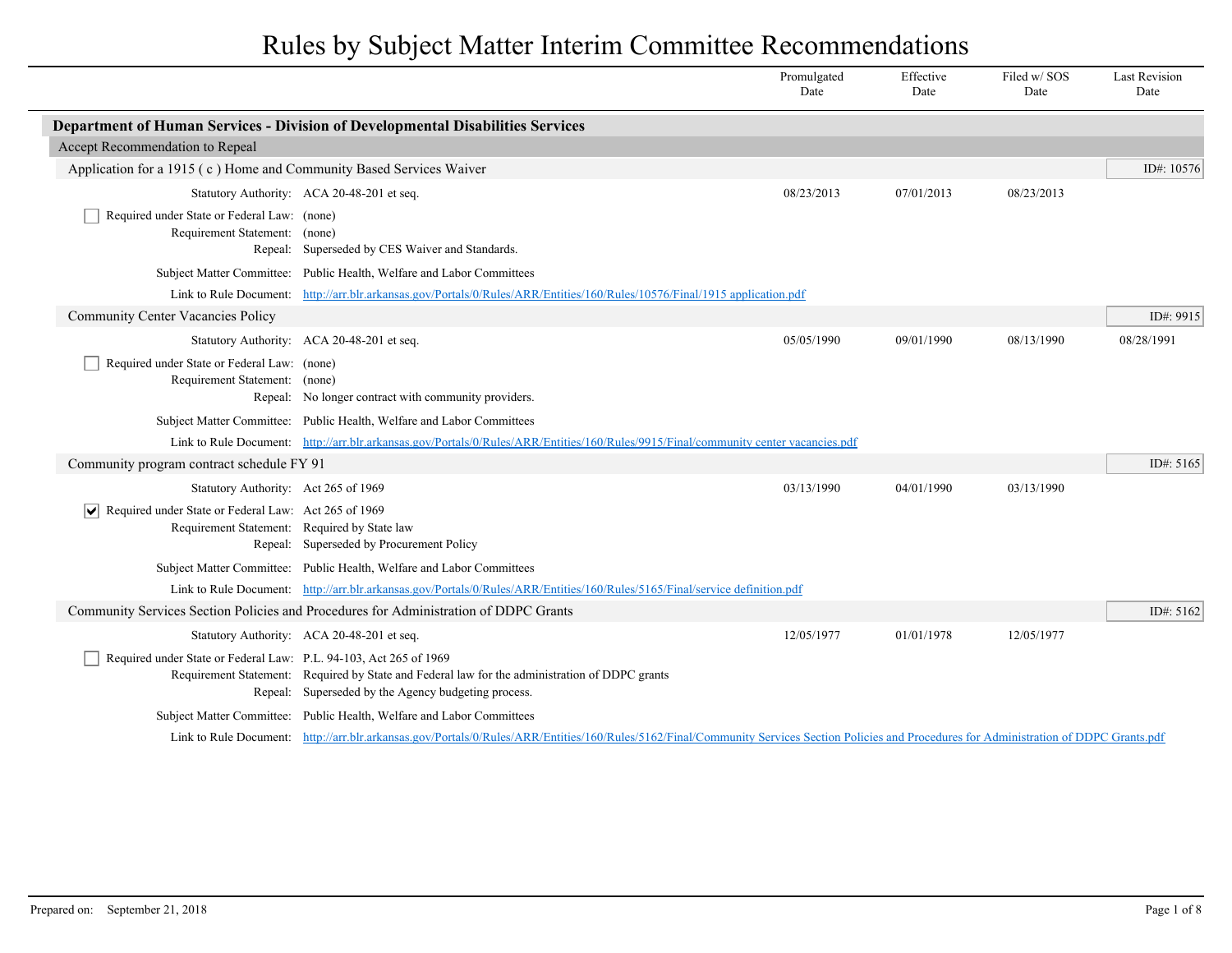|                                                                              |                                                                                                                                                                                               | Promulgated<br>Date | Effective<br>Date | Filed w/SOS<br>Date | <b>Last Revision</b><br>Date |
|------------------------------------------------------------------------------|-----------------------------------------------------------------------------------------------------------------------------------------------------------------------------------------------|---------------------|-------------------|---------------------|------------------------------|
| <b>DDS</b> Grants Administration                                             |                                                                                                                                                                                               |                     |                   |                     | ID#: $5155$                  |
| Statutory Authority: P.L. 95-602                                             |                                                                                                                                                                                               | 01/10/1978          | 01/10/1978        | 03/25/1980          | 04/14/1980                   |
| Required under State or Federal Law: P.L 95-602                              | Requirement Statement: Required by Federal law<br>Repeal: Superseded by Governor's Executive order.                                                                                           |                     |                   |                     |                              |
|                                                                              | Subject Matter Committee: Public Health, Welfare and Labor Committees                                                                                                                         |                     |                   |                     |                              |
|                                                                              | Link to Rule Document: http://arr.blr.arkansas.gov/Portals/0/Rules/ARR/Entities/160/Rules/5155/Final/developmental grant admin.pdf                                                            |                     |                   |                     |                              |
| DDS Individual and family services definitions: attachment 1a.               |                                                                                                                                                                                               |                     |                   |                     | ID#: $5116$                  |
|                                                                              | Statutory Authority: ACA § 20-408-201 et seq.                                                                                                                                                 | 06/03/1994          | 07/01/1994        | 08/20/1993          | 07/01/1995                   |
|                                                                              | Required under State or Federal Law: ACA § 20-408-201, ACA § 25-15-202, ACA § 19-7-605<br>Requirement Statement: Required by State law<br>Repeal: Superseded by Medicaid Eligibility Criteria |                     |                   |                     |                              |
|                                                                              | Subject Matter Committee: Public Health, Welfare and Labor Committees                                                                                                                         |                     |                   |                     |                              |
|                                                                              | Link to Rule Document: http://arr.blr.arkansas.gov/Portals/0/Rules/ARR/Entities/160/Rules/5116/Final/DDS Individual and family services definitions attachment Ia.pdf                         |                     |                   |                     |                              |
|                                                                              | DDS Minimum Standards for licensing community programs for persons with Developmental Disabilities                                                                                            |                     |                   |                     | ID#: 10586                   |
|                                                                              | Statutory Authority: ACA 20-48-201 et seq.                                                                                                                                                    | 02/25/1974          | 02/25/1974        | 02/25/1974          | 09/07/1993                   |
| Required under State or Federal Law: (none)<br>Requirement Statement: (none) | Repeal: Superseded by specific certification standards.                                                                                                                                       |                     |                   |                     |                              |
|                                                                              | Subject Matter Committee: Public Health, Welfare and Labor Committees                                                                                                                         |                     |                   |                     |                              |
|                                                                              | Link to Rule Document: http://arr.blr.arkansas.gov/Portals/0/Rules/ARR/Entities/160/Rules/10586/Final/dds min. standards community providers.pdf                                              |                     |                   |                     |                              |
| DDS Organizational Chart                                                     |                                                                                                                                                                                               |                     |                   |                     | ID#: 9912                    |
| Statutory Authority: N/A                                                     |                                                                                                                                                                                               | 07/31/1981          | 07/31/1981        | 08/12/1981          |                              |
| Required under State or Federal Law: (none)<br>Requirement Statement: (none) | Repeal: Informational only.                                                                                                                                                                   |                     |                   |                     |                              |
|                                                                              | Subject Matter Committee: Public Health, Welfare and Labor Committees                                                                                                                         |                     |                   |                     |                              |
|                                                                              | Link to Rule Document: http://arr.blr.arkansas.gov/Portals/0/Rules/ARR/Entities/160/Rules/9912/Final/DDS Organizational Chart.pdf                                                             |                     |                   |                     |                              |
| DDS proposed revisions to its rule regarding the grant application process   |                                                                                                                                                                                               |                     |                   |                     | ID#: 5152                    |
| Statutory Authority: PL 95-602                                               |                                                                                                                                                                                               | 05/12/1983          | 05/12/1983        | 05/12/1983          |                              |
| Required under State or Federal Law: (none)<br>Requirement Statement: (none) | Repeal: Superseded by Governor's Executive Order.                                                                                                                                             |                     |                   |                     |                              |
|                                                                              | Subject Matter Committee: Public Health, Welfare and Labor Committees                                                                                                                         |                     |                   |                     |                              |
|                                                                              | Link to Rule Document: http://arr.blr.arkansas.gov/Portals/0/Rules/ARR/Entities/160/Rules/5152/Final/DDS proposed revisions to its rule regarding the grant application process.pdf           |                     |                   |                     |                              |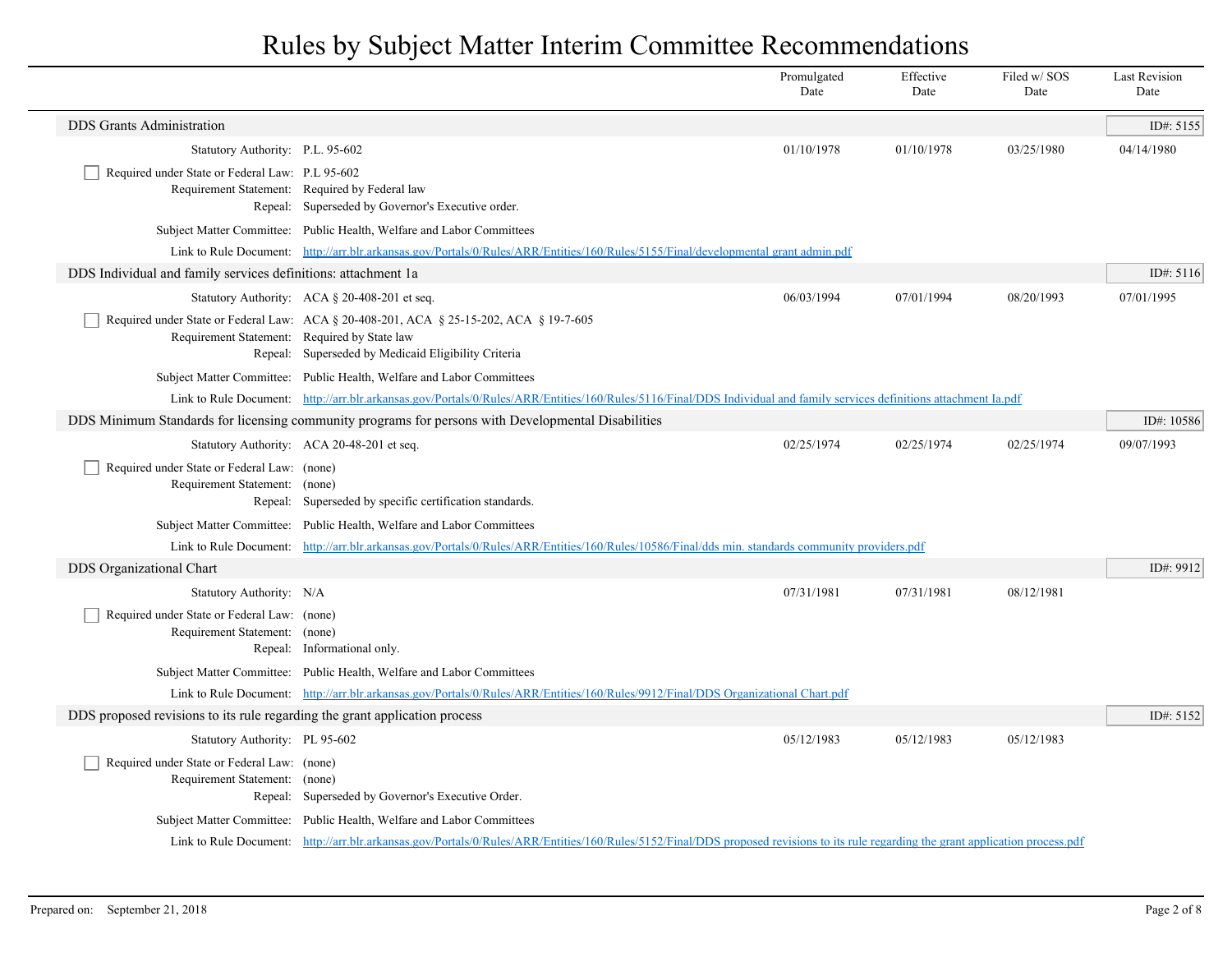|                                                                              |                                                                                                                                                                                                                                                                                                                              | Promulgated<br>Date | Effective<br>Date | Filed w/SOS<br>Date | <b>Last Revision</b><br>Date |
|------------------------------------------------------------------------------|------------------------------------------------------------------------------------------------------------------------------------------------------------------------------------------------------------------------------------------------------------------------------------------------------------------------------|---------------------|-------------------|---------------------|------------------------------|
| <b>DDS</b> Service Definitions                                               |                                                                                                                                                                                                                                                                                                                              |                     |                   |                     | ID#: 10590                   |
| Statutory Authority: Act 265 of 1969                                         |                                                                                                                                                                                                                                                                                                                              | 12/03/1991          | 12/03/1991        | 12/03/1991          |                              |
| Required under State or Federal Law: (none)<br>Requirement Statement: (none) | Repeal: Superseded by Specific DDS policies and Medicaid Provider Manuals                                                                                                                                                                                                                                                    |                     |                   |                     |                              |
|                                                                              | Subject Matter Committee: Public Health, Welfare and Labor Committees                                                                                                                                                                                                                                                        |                     |                   |                     |                              |
|                                                                              | Link to Rule Document: http://arr.blr.arkansas.gov/Portals/0/Rules/ARR/Entities/160/Rules/10590/Final/DDS Service Definitions.pdf                                                                                                                                                                                            |                     |                   |                     |                              |
| Developmental Disabilities Program Administration                            |                                                                                                                                                                                                                                                                                                                              |                     |                   |                     | ID#: 10579                   |
| Statutory Authority: PL 95-602                                               |                                                                                                                                                                                                                                                                                                                              | 06/23/1981          | 07/16/1981        | 06/23/1981          |                              |
| Required under State or Federal Law: (none)<br>Requirement Statement: (none) | Repeal: Superseded by Governor's executive order                                                                                                                                                                                                                                                                             |                     |                   |                     |                              |
|                                                                              | Subject Matter Committee: Public Health, Welfare and Labor Committees                                                                                                                                                                                                                                                        |                     |                   |                     |                              |
|                                                                              | Link to Rule Document: http://arr.blr.arkansas.gov/Portals/0/Rules/ARR/Entities/160/Rules/10579/Final/Developmental Disabilities Program Administration.pdf                                                                                                                                                                  |                     |                   |                     |                              |
| Director's Office Policy 1001 DDS Divisional Policy Manual Promulgation      |                                                                                                                                                                                                                                                                                                                              |                     |                   |                     | ID#: 10592                   |
|                                                                              | Statutory Authority: ACA 20-48-201 et seq.                                                                                                                                                                                                                                                                                   | 03/22/1990          | 04/10/1990        | 03/22/1990          |                              |
| Required under State or Federal Law: (none)<br>Requirement Statement: (none) | Repeal: Superseded by the APA.                                                                                                                                                                                                                                                                                               |                     |                   |                     |                              |
|                                                                              | Subject Matter Committee: Public Health, Welfare and Labor Committees                                                                                                                                                                                                                                                        |                     |                   |                     |                              |
|                                                                              | Link to Rule Document: http://arr.blr.arkansas.gov/Portals/0/Rules/ARR/Entities/160/Rules/10592/Final/DDS-Adm 1001.pdf                                                                                                                                                                                                       |                     |                   |                     |                              |
| Director's Office Policy 1017 DDS/Resource Library                           |                                                                                                                                                                                                                                                                                                                              |                     |                   |                     | ID#: $10567$                 |
|                                                                              | Statutory Authority: ACA 20-48-201 et seq.                                                                                                                                                                                                                                                                                   | 10/13/1993          | 12/01/1993        | 10/13/1993          |                              |
|                                                                              | Required under State or Federal Law: Chapter I of the Education Consolidation Improvement Act of 1981<br>Requirement Statement: To provide financial assistance to state and local educational agencies to meet the special educational needs of educationally deprived children.<br>Repeal: No longer receive this funding. |                     |                   |                     |                              |
|                                                                              | Subject Matter Committee: Public Health, Welfare and Labor Committees                                                                                                                                                                                                                                                        |                     |                   |                     |                              |
|                                                                              | Link to Rule Document: http://arr.blr.arkansas.gov/Portals/0/Rules/ARR/Entities/160/Rules/10567/Final/DDS-Adm 1017.pdf                                                                                                                                                                                                       |                     |                   |                     |                              |
| Director's Office Policy 1020 Application and Services Referral              |                                                                                                                                                                                                                                                                                                                              |                     |                   |                     | ID#: 9922                    |
|                                                                              | Statutory Authority: ACA 20-48-201 et seq.                                                                                                                                                                                                                                                                                   | 12/01/1993          | 12/01/1993        | 12/01/1993          | 12/01/1997                   |
| Required under State or Federal Law: (none)<br>Requirement Statement: (none) | Repeal: Superseded by current application form.                                                                                                                                                                                                                                                                              |                     |                   |                     |                              |
|                                                                              | Subject Matter Committee: Public Health, Welfare and Labor Committees                                                                                                                                                                                                                                                        |                     |                   |                     |                              |
|                                                                              | Link to Rule Document: http://arr.blr.arkansas.gov/Portals/0/Rules/ARR/Entities/160/Rules/9922/Final/DDS-Adm 1020.pdf                                                                                                                                                                                                        |                     |                   |                     |                              |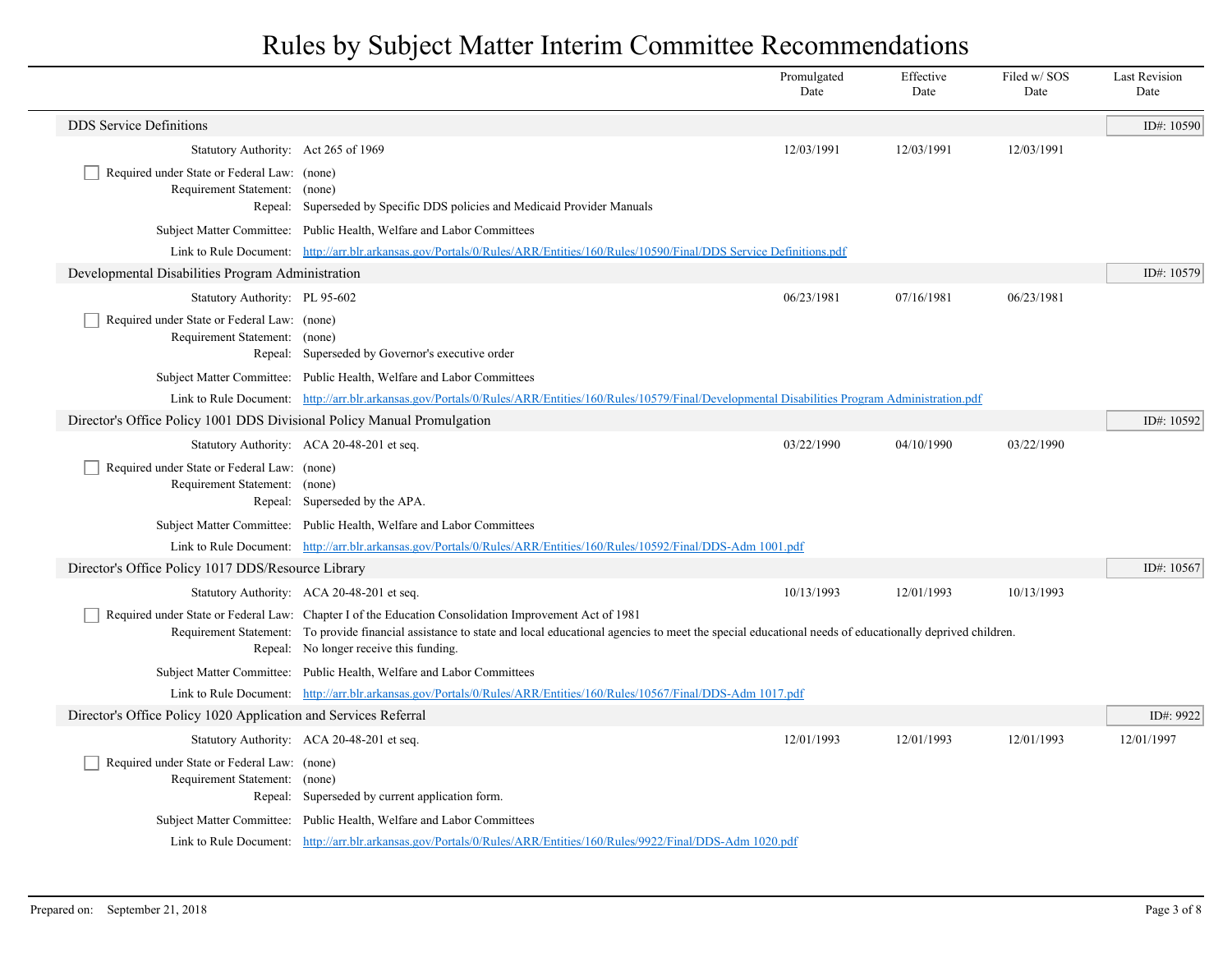|                                                                              |                                                                                                                                                                                                                                                        | Promulgated<br>Date | Effective<br>Date | Filed w/SOS<br>Date | <b>Last Revision</b><br>Date |
|------------------------------------------------------------------------------|--------------------------------------------------------------------------------------------------------------------------------------------------------------------------------------------------------------------------------------------------------|---------------------|-------------------|---------------------|------------------------------|
|                                                                              | Director's Office Policy 1075 Testing Requirements to determine Eligiblity Determine Eligibility for DDS Services                                                                                                                                      |                     |                   |                     | ID#: 10583                   |
|                                                                              | Statutory Authority: ACA § 20-48-201 et seq.                                                                                                                                                                                                           | 10/13/1993          | 12/01/1993        | 10/13/1993          |                              |
| Required under State or Federal Law: ACA § 20-48-101                         | Requirement Statement: Required by State Law.<br>Repeal: Superseded by Medicaid Criteria.                                                                                                                                                              |                     |                   |                     |                              |
|                                                                              | Subject Matter Committee: Public Health, Welfare and Labor Committees                                                                                                                                                                                  |                     |                   |                     |                              |
|                                                                              | Link to Rule Document: http://arr.blr.arkansas.gov/Portals/0/Rules/ARR/Entities/160/Rules/10583/Final/DDS-Adm 1075.pdf                                                                                                                                 |                     |                   |                     |                              |
| Director's Office Policy 1081 Mission and Philosophy                         |                                                                                                                                                                                                                                                        |                     |                   |                     | ID#: 10569                   |
|                                                                              | Statutory Authority: ACA 25-15-201 et seq.                                                                                                                                                                                                             | 10/13/1993          | 12/01/1993        | 10/13/1993          |                              |
| Required under State or Federal Law: (none)<br>Requirement Statement: (none) | Repeal: Superseded by Internal Policy.                                                                                                                                                                                                                 |                     |                   |                     |                              |
|                                                                              | Subject Matter Committee: Public Health, Welfare and Labor Committees                                                                                                                                                                                  |                     |                   |                     |                              |
|                                                                              | Link to Rule Document: http://arr.blr.arkansas.gov/Portals/0/Rules/ARR/Entities/160/Rules/10569/Final/DDS-Adm 1081.pdf                                                                                                                                 |                     |                   |                     |                              |
| Director's Office Policy 2006 Individual's Personal Funds                    |                                                                                                                                                                                                                                                        |                     |                   |                     | ID#: 10568                   |
|                                                                              | Statutory Authority: ACA 20-48-201 et seq.                                                                                                                                                                                                             | 10/13/1993          | 12/01/1993        | 10/13/1993          |                              |
| Required under State or Federal Law: (none)<br>Requirement Statement: (none) | Repeal: Superseded by Internal Policy.                                                                                                                                                                                                                 |                     |                   |                     |                              |
|                                                                              | Subject Matter Committee: Public Health, Welfare and Labor Committees                                                                                                                                                                                  |                     |                   |                     |                              |
|                                                                              | Link to Rule Document: http://arr.blr.arkansas.gov/Portals/0/Rules/ARR/Entities/160/Rules/10568/Final/DDS-Fiscal 2006.pdf                                                                                                                              |                     |                   |                     |                              |
|                                                                              | Director's Office Policy 3007-I HDC Interdisciplinary Team Process/Individualized Program Plans                                                                                                                                                        |                     |                   |                     | ID#: 10580                   |
|                                                                              | Statutory Authority: ACA 20-48-201 et seq.                                                                                                                                                                                                             | 10/13/1993          | 12/01/1993        | 10/13/1993          |                              |
| Required under State or Federal Law: (none)<br>Requirement Statement: (none) | Repeal: Superseded by HDC Specific policies                                                                                                                                                                                                            |                     |                   |                     |                              |
|                                                                              | Subject Matter Committee: Public Health, Welfare and Labor Committees                                                                                                                                                                                  |                     |                   |                     |                              |
|                                                                              | Link to Rule Document: http://arr.blr.arkansas.gov/Portals/0/Rules/ARR/Entities/160/Rules/10580/Final/DDS-Service 3007-Lpdf                                                                                                                            |                     |                   |                     |                              |
| Director's Office Policy 3009-I Licensure/Certification                      |                                                                                                                                                                                                                                                        |                     |                   |                     | ID#: 10587                   |
|                                                                              | Statutory Authority: ACA 20-48-201 et. seq                                                                                                                                                                                                             | 07/17/1994          | 08/08/1994        | 07/17/1994          |                              |
| Required under State or Federal Law: ACA 20-48-201 et. seq                   | Requirement Statement: Requires all agencies or private organizations that operate an institution or facility for the provision of mental retardation services to have a license in effect.<br>Repeal: Superseded by Specific Certification Standards. |                     |                   |                     |                              |
|                                                                              | Subject Matter Committee: Public Health, Welfare and Labor Committees                                                                                                                                                                                  |                     |                   |                     |                              |
|                                                                              | Link to Rule Document: http://arr.blr.arkansas.gov/Portals/0/Rules/ARR/Entities/160/Rules/10587/Final/DDS-Service 3009-I.pdf                                                                                                                           |                     |                   |                     |                              |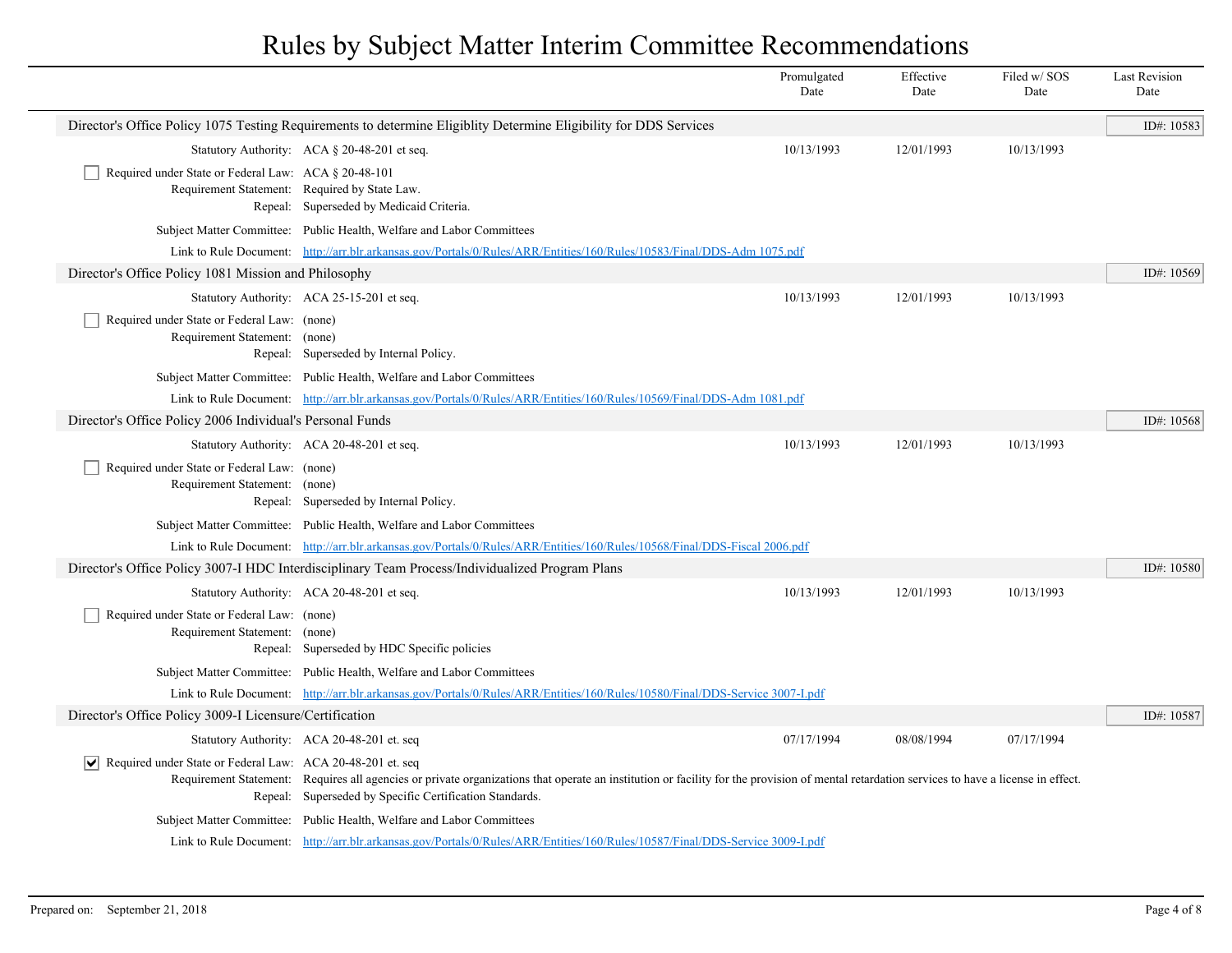|                                                                                                                                           |                                                                                                                                                                                                               | Promulgated<br>Date | Effective<br>Date | Filed w/SOS<br>Date | <b>Last Revision</b><br>Date |
|-------------------------------------------------------------------------------------------------------------------------------------------|---------------------------------------------------------------------------------------------------------------------------------------------------------------------------------------------------------------|---------------------|-------------------|---------------------|------------------------------|
| Director's Office Policy 3016 Prevention of the Transmission of Diseases Borne by Blood or Other Body Fluids such as AIDS and Hepatitis B |                                                                                                                                                                                                               |                     |                   |                     |                              |
|                                                                                                                                           | Statutory Authority: ACA 20-48-201 et seq.                                                                                                                                                                    | 10/13/1993          | 12/01/1993        | 10/13/1993          |                              |
| Required under State or Federal Law: (none)<br>Requirement Statement: (none)                                                              | Repeal: Superseded by specific HDC policies.                                                                                                                                                                  |                     |                   |                     |                              |
|                                                                                                                                           | Subject Matter Committee: Public Health, Welfare and Labor Committees                                                                                                                                         |                     |                   |                     |                              |
|                                                                                                                                           | Link to Rule Document: http://arr.blr.arkansas.gov/Portals/0/Rules/ARR/Entities/160/Rules/10591/Final/DDS-Service 3016.pdf                                                                                    |                     |                   |                     |                              |
| Director's Office Policy 3019 Service Utilization Teams                                                                                   |                                                                                                                                                                                                               |                     |                   |                     | ID#: 5128                    |
|                                                                                                                                           | Statutory Authority: ACA 20-48-201 et seq.                                                                                                                                                                    | 11/02/1996          | 01/01/1997        | 11/01/1996          |                              |
| Required under State or Federal Law: (none)<br>Requirement Statement: (none)                                                              | Repeal: Superseded by specific Medicaid Provider Manuals and Certification Standards                                                                                                                          |                     |                   |                     |                              |
|                                                                                                                                           | Subject Matter Committee: Public Health, Welfare and Labor Committees                                                                                                                                         |                     |                   |                     |                              |
|                                                                                                                                           | Link to Rule Document: http://arr.blr.arkansas.gov/Portals/0/Rules/ARR/Entities/160/Rules/5128/Final/service utilization team.pdf                                                                             |                     |                   |                     |                              |
| Director's Office Policy Service Complaint Review                                                                                         |                                                                                                                                                                                                               |                     |                   |                     | ID#: 5150                    |
|                                                                                                                                           | Statutory Authority: ACA 20-48-201 et seq.                                                                                                                                                                    | 02/09/1983          | 02/09/1983        | 02/09/1983          | 08/26/2013                   |
| Required under State or Federal Law: (none)<br>Requirement Statement: (none)                                                              | Repeal: Superseded by HDC Specific Policies.                                                                                                                                                                  |                     |                   |                     |                              |
|                                                                                                                                           | Subject Matter Committee: Public Health, Welfare and Labor Committees                                                                                                                                         |                     |                   |                     |                              |
|                                                                                                                                           | Link to Rule Document: http://arr.blr.arkansas.gov/Portals/0/Rules/ARR/Entities/160/Rules/5150/Final/service complainr review.pdf                                                                             |                     |                   |                     |                              |
| Due Process Procedures for Children Birth to 36 months                                                                                    |                                                                                                                                                                                                               |                     |                   |                     | ID#: $5069$                  |
|                                                                                                                                           | Statutory Authority: Part C of IDEA, as amended in 2004 and reauthorized in 2011; Arkansas Act 937, as<br>amended in 1993                                                                                     | 03/25/1992          | 03/25/1992        | 03/25/1992          | 08/05/1992                   |
| $ \mathbf{v} $ Required under State or Federal Law: Part C of IDEA                                                                        | Requirement Statement: Sets out requirements for early intervention programs under the IDEA<br>Repeal: Superseded by 1091 and First Connections Manual.                                                       |                     |                   |                     |                              |
|                                                                                                                                           | Subject Matter Committee: Public Health, Welfare and Labor Committees                                                                                                                                         |                     |                   |                     |                              |
|                                                                                                                                           | Link to Rule Document: http://arr.blr.arkansas.gov/Portals/0/Rules/ARR/Entities/160/Rules/5069/Final/Due Process Procedures for Children Birth to 36 months.pdf                                               |                     |                   |                     |                              |
|                                                                                                                                           | Eliminating Patient Liability, Personal Training, waiver language clarification, independent assessment                                                                                                       |                     |                   |                     | ID#: 9921                    |
|                                                                                                                                           | Statutory Authority: Section 4440-4446 of the State Medicaid Manual                                                                                                                                           | 02/21/1992          | 03/11/1992        | 02/21/1992          |                              |
| Required under State or Federal Law: (none)<br>Requirement Statement:                                                                     | (none)<br>Repeal: Repeal, outdated.                                                                                                                                                                           |                     |                   |                     |                              |
|                                                                                                                                           | Subject Matter Committee: Public Health, Welfare and Labor Committees                                                                                                                                         |                     |                   |                     |                              |
| Link to Rule Document:                                                                                                                    | http://arr.blr.arkansas.gov/Portals/0/Rules/ARR/Entities/160/Rules/9921/Final/Waiver Amendment-Eliminating Patient Liability, Personal Training, Waiver Language<br>Clarification, Independent Assessment.pdf |                     |                   |                     |                              |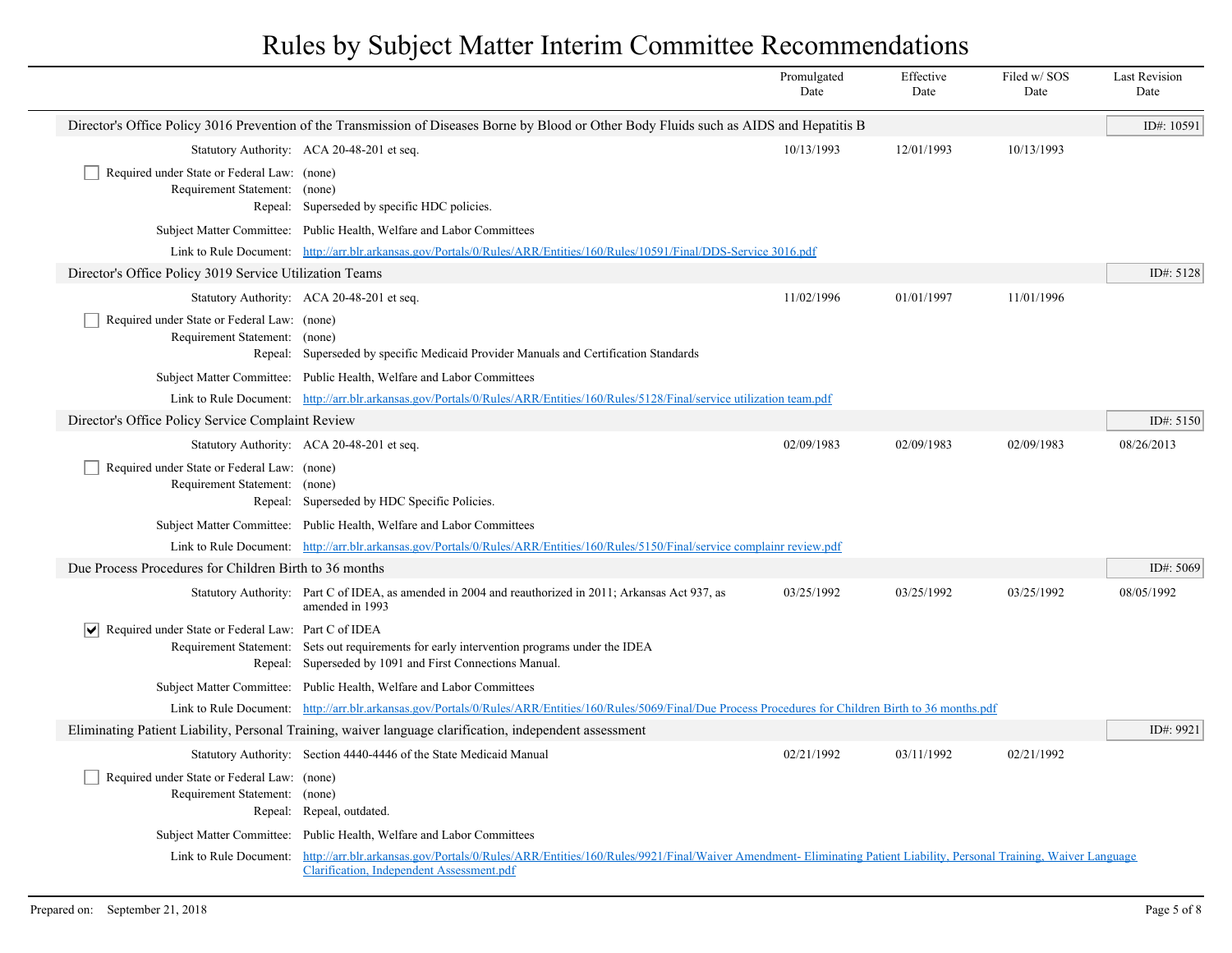|                                                                                                                        |                                                                                                                                                                                                                                                                    | Promulgated<br>Date | Effective<br>Date | Filed w/SOS<br>Date | <b>Last Revision</b><br>Date |
|------------------------------------------------------------------------------------------------------------------------|--------------------------------------------------------------------------------------------------------------------------------------------------------------------------------------------------------------------------------------------------------------------|---------------------|-------------------|---------------------|------------------------------|
| Expansion of Case Management and ACS Providers                                                                         |                                                                                                                                                                                                                                                                    |                     |                   |                     | ID#: 9918                    |
|                                                                                                                        | Statutory Authority: ACA 20-408-201 et seq.                                                                                                                                                                                                                        | 06/07/1991          | 06/07/1991        | 06/07/1991          |                              |
| Required under State or Federal Law: (none)<br>Requirement Statement: (none)                                           | Repeal: Superseded by CES Waiver and Standards                                                                                                                                                                                                                     |                     |                   |                     |                              |
|                                                                                                                        | Subject Matter Committee: Public Health, Welfare and Labor Committees                                                                                                                                                                                              |                     |                   |                     |                              |
|                                                                                                                        | Link to Rule Document: http://arr.blr.arkansas.gov/Portals/0/Rules/ARR/Entities/160/Rules/9918/Final/emergency promulgation.pdf                                                                                                                                    |                     |                   |                     |                              |
| Federal Early Intervention Program                                                                                     |                                                                                                                                                                                                                                                                    |                     |                   |                     | ID#: 5137                    |
|                                                                                                                        | Statutory Authority: Part C of IDEA, as amended in 2004 and reauthorized in 2011; Arkansas Act 937, as<br>amended in 1993                                                                                                                                          | 07/01/1996          | 07/01/1996        | 06/11/1996          | 07/01/1998                   |
| Required under State or Federal Law: Part C of IDEA<br>$ \bm{\mathsf{v}} $                                             | Requirement Statement: sets out requirements for early intervention programs under the IDEA<br>Repeal: Superseded by 1091 and First Connections Manual.                                                                                                            |                     |                   |                     |                              |
|                                                                                                                        | Subject Matter Committee: Public Health, Welfare and Labor Committees                                                                                                                                                                                              |                     |                   |                     |                              |
|                                                                                                                        | Link to Rule Document: http://arr.blr.arkansas.gov/Portals/0/Rules/ARR/Entities/160/Rules/5137/Final/Federal Early Intervention Program Services Guidelines.pdf                                                                                                    |                     |                   |                     |                              |
| Licensure/Certification                                                                                                |                                                                                                                                                                                                                                                                    |                     |                   |                     | ID#: 5142                    |
|                                                                                                                        | Statutory Authority: ACA 20-48-201 et seq.                                                                                                                                                                                                                         | 08/08/1994          | 08/08/1994        | 07/18/1994          | 07/01/1996                   |
| Required under State or Federal Law: ACA 20-48-201 et. seq.                                                            | Requirement Statement: Applicable to all DDS staff charged with implementation of licensure/certification requirements and all community programs serving individual's with a developmental disability.<br>Repeal: Superseded by Specific Certification Standards. |                     |                   |                     |                              |
|                                                                                                                        | Subject Matter Committee: Public Health, Welfare and Labor Committees                                                                                                                                                                                              |                     |                   |                     |                              |
|                                                                                                                        | Link to Rule Document: http://arr.blr.arkansas.gov/Portals/0/Rules/ARR/Entities/160/Rules/5142/Final/Service Policy 3009-I LicensureCertification.pdf                                                                                                              |                     |                   |                     |                              |
| MR-DDS Financial Mgmt in Community Programs Manual                                                                     |                                                                                                                                                                                                                                                                    |                     |                   |                     | ID#: 5159                    |
|                                                                                                                        | Statutory Authority: Act 265 of 1969, P.L. 94-103                                                                                                                                                                                                                  | 06/01/1978          | 07/01/1978        | 06/01/1978          | 06/01/1983                   |
| Required under State or Federal Law: Act 265 of 1969, P.L. 94-103                                                      | Requirement Statement: Required by State and Federal law<br>Repeal: Superseded by the Agency Budgeting process.                                                                                                                                                    |                     |                   |                     |                              |
|                                                                                                                        | Subject Matter Committee: Public Health, Welfare and Labor Committees                                                                                                                                                                                              |                     |                   |                     |                              |
| Link to Rule Document:                                                                                                 | http://arr.blr.arkansas.gov/Portals/0/Rules/ARR/Entities/160/Rules/5159/Final/MR-DDS Financial Mgmt in Community Programs Manual.pdf                                                                                                                               |                     |                   |                     |                              |
| MR-DDS Technical Assistance Team                                                                                       |                                                                                                                                                                                                                                                                    |                     |                   |                     | ID#: 10585                   |
|                                                                                                                        | Statutory Authority: Act 349 of 1957, Act 265 of 1969                                                                                                                                                                                                              | 10/10/1979          | 10/30/1979        | 10/10/1979          |                              |
| Required under State or Federal Law: Act 349 of 1957, Act 265 of 1969<br>Requirement Statement: Required by State Law. | Repeal: Superseded by specific certification standards.                                                                                                                                                                                                            |                     |                   |                     |                              |
|                                                                                                                        | Subject Matter Committee: Public Health, Welfare and Labor Committees                                                                                                                                                                                              |                     |                   |                     |                              |
|                                                                                                                        | Link to Rule Document: http://arr.blr.arkansas.gov/Portals/0/Rules/ARR/Entities/160/Rules/10585/Final/MR-DDS Technical Assistance Team.pdf                                                                                                                         |                     |                   |                     |                              |
|                                                                                                                        |                                                                                                                                                                                                                                                                    |                     |                   |                     |                              |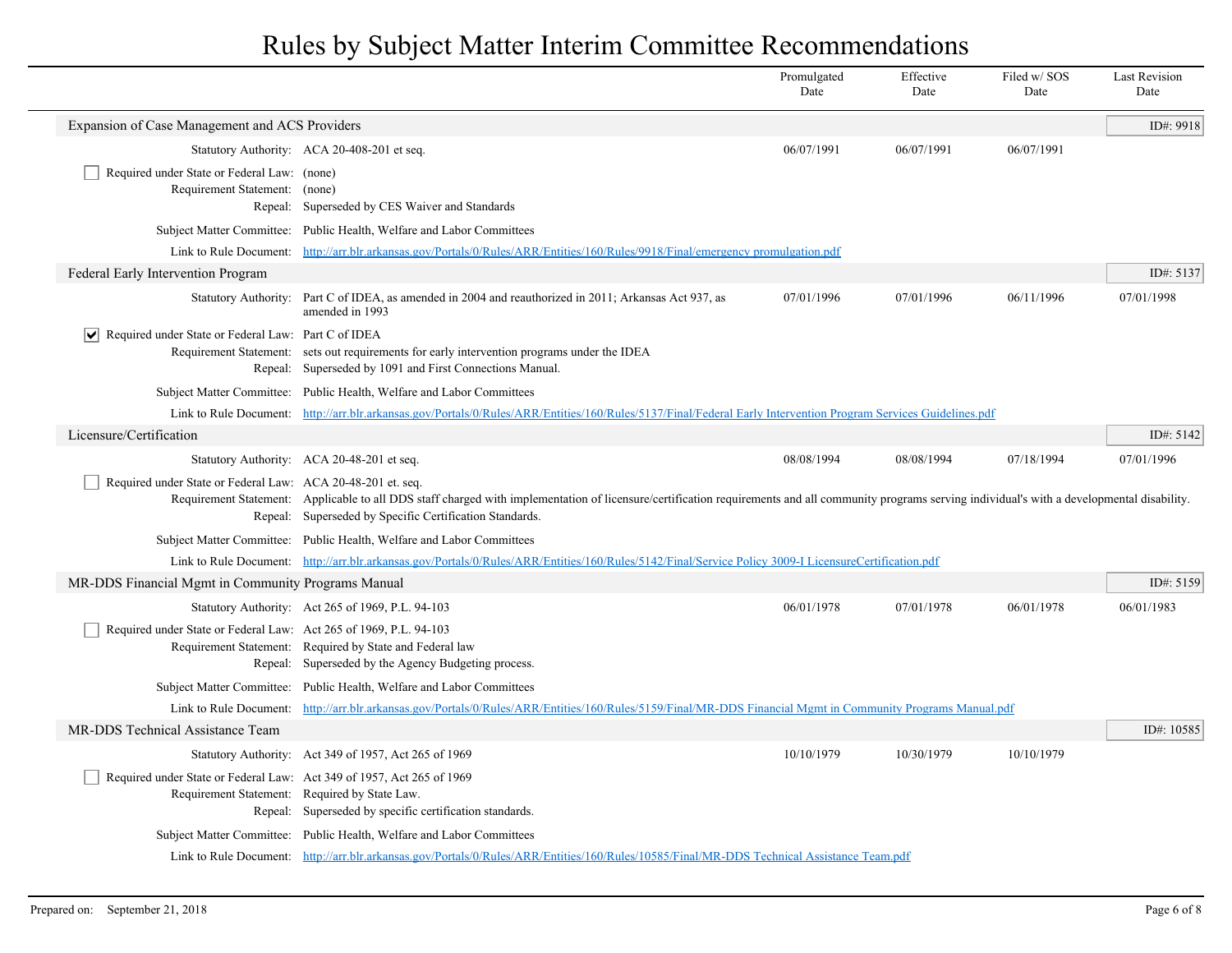|                                                                                                                         |                                                                                                                                                                                         | Promulgated<br>Date | Effective<br>Date | Filed w/SOS<br>Date | <b>Last Revision</b><br>Date |
|-------------------------------------------------------------------------------------------------------------------------|-----------------------------------------------------------------------------------------------------------------------------------------------------------------------------------------|---------------------|-------------------|---------------------|------------------------------|
|                                                                                                                         | Personnel section of DDS Minimum Standards for licensure of community programs                                                                                                          |                     |                   |                     | ID#: 5163                    |
| Statutory Authority: Act 434 of 1967                                                                                    |                                                                                                                                                                                         | 07/25/1984          | 10/01/1984        | 07/25/1984          |                              |
| Required under State or Federal Law: Act 434 of 1967<br>Requirement Statement: Required by State law                    | Repeal: Superseded by Certification Standards.                                                                                                                                          |                     |                   |                     |                              |
|                                                                                                                         | Subject Matter Committee: Public Health, Welfare and Labor Committees                                                                                                                   |                     |                   |                     |                              |
|                                                                                                                         | Link to Rule Document: http://arr.blr.arkansas.gov/Portals/0/Rules/ARR/Entities/160/Rules/5163/Final/Personnel section of DDS Minimum Standards for licensure of community programs.pdf |                     |                   |                     |                              |
| Policy and Procedure Governing Crippled Children's Section                                                              |                                                                                                                                                                                         |                     |                   |                     | ID#: $10666$                 |
|                                                                                                                         | Statutory Authority: AR Law 280 of 1939, Act 434 of 67                                                                                                                                  | 01/01/1974          | 05/01/1974        | 05/01/1974          | 02/15/1977                   |
| Required under State or Federal Law: AR Law 280 of 1939, Act 434 of 67<br>Requirement Statement: Required by State Law. | Repeal: Superseded by MCH Block Grant and Crippled Children's Services State Plan                                                                                                       |                     |                   |                     |                              |
|                                                                                                                         | Subject Matter Committee: Public Health, Welfare and Labor Committees                                                                                                                   |                     |                   |                     |                              |
|                                                                                                                         | Link to Rule Document: http://arr.blr.arkansas.gov/Portals/0/Rules/ARR/Entities/160/Rules/10666/Final/P&P governing crippled children.pdf                                               |                     |                   |                     |                              |
| Request for Proposal                                                                                                    |                                                                                                                                                                                         |                     |                   |                     | ID#: 5164                    |
| Statutory Authority: Act 265 of 1969                                                                                    |                                                                                                                                                                                         | 06/13/1990          | 07/01/1990        | 08/13/1990          |                              |
| Required under State or Federal Law: Act 265 of 1969<br>Requirement Statement: Required by State Law.                   | Repeal: Superseded by Agency Procurement Policy                                                                                                                                         |                     |                   |                     |                              |
|                                                                                                                         | Subject Matter Committee: Public Health, Welfare and Labor Committees                                                                                                                   |                     |                   |                     |                              |
|                                                                                                                         | Link to Rule Document: http://arr.blr.arkansas.gov/Portals/0/Rules/ARR/Entities/160/Rules/5164/Final/request for proposal.pdf                                                           |                     |                   |                     |                              |
|                                                                                                                         | Residential Services and Centers Section Release of Information Policy Statement                                                                                                        |                     |                   |                     | ID#: $5161$                  |
|                                                                                                                         | Statutory Authority: ACA 20-48-201 et seq.                                                                                                                                              | 12/05/1977          | 01/01/1978        | 12/05/1977          |                              |
| Required under State or Federal Law: (none)<br>Requirement Statement: (none)                                            | Repeal: Superseded by HIPAA                                                                                                                                                             |                     |                   |                     |                              |
|                                                                                                                         | Subject Matter Committee: Public Health, Welfare and Labor Committees                                                                                                                   |                     |                   |                     |                              |
|                                                                                                                         | Link to Rule Document: http://arr.blr.arkansas.gov/Portals/0/Rules/ARR/Entities/160/Rules/5161/Final/release of information.pdf                                                         |                     |                   |                     |                              |
| Revision in annual budget/operational grant application                                                                 |                                                                                                                                                                                         |                     |                   |                     | ID#: 5154                    |
|                                                                                                                         | Statutory Authority: Act 349 of 1957, Act 265 of 1969                                                                                                                                   | 06/10/1980          | 06/30/1980        | 06/10/1980          |                              |
| Required under State or Federal Law: Act 349 of 1957, Act 265 of 1969<br>Requirement Statement: Required by State law.  | Repeal: Superseded by the Agency Budgeting process.                                                                                                                                     |                     |                   |                     |                              |
|                                                                                                                         | Subject Matter Committee: Public Health, Welfare and Labor Committees                                                                                                                   |                     |                   |                     |                              |
|                                                                                                                         | Link to Rule Document: http://arr.blr.arkansas.gov/Portals/0/Rules/ARR/Entities/160/Rules/5154/Final/budget act 265.pdf                                                                 |                     |                   |                     |                              |